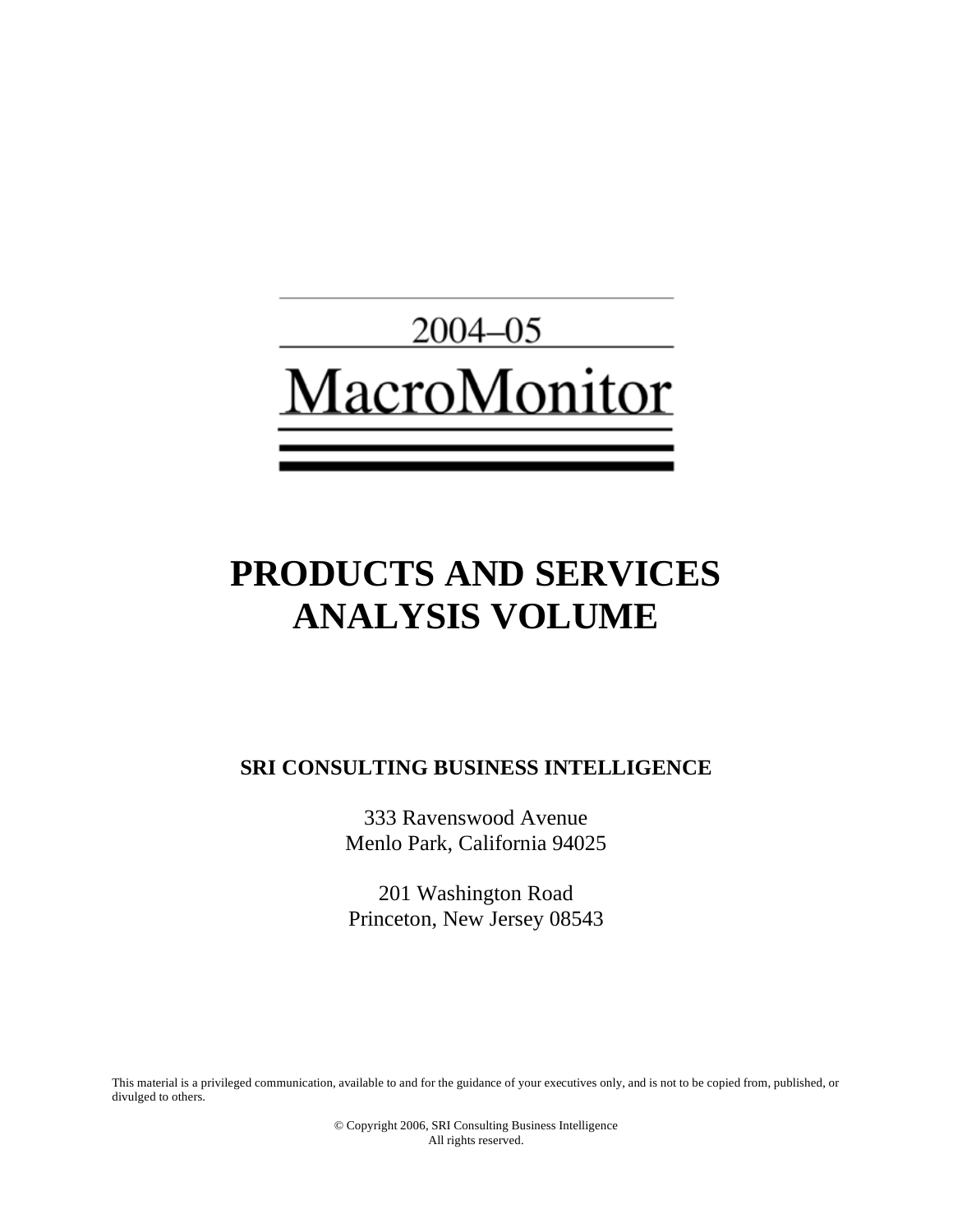| <b>OTHER ACCOUNTS</b> |  |
|-----------------------|--|
|                       |  |
|                       |  |
|                       |  |
|                       |  |
|                       |  |
|                       |  |
|                       |  |
|                       |  |
|                       |  |
|                       |  |
|                       |  |
|                       |  |
|                       |  |
|                       |  |
|                       |  |
|                       |  |
|                       |  |
|                       |  |
|                       |  |
|                       |  |
|                       |  |
|                       |  |
|                       |  |
|                       |  |

# **CONTENTS**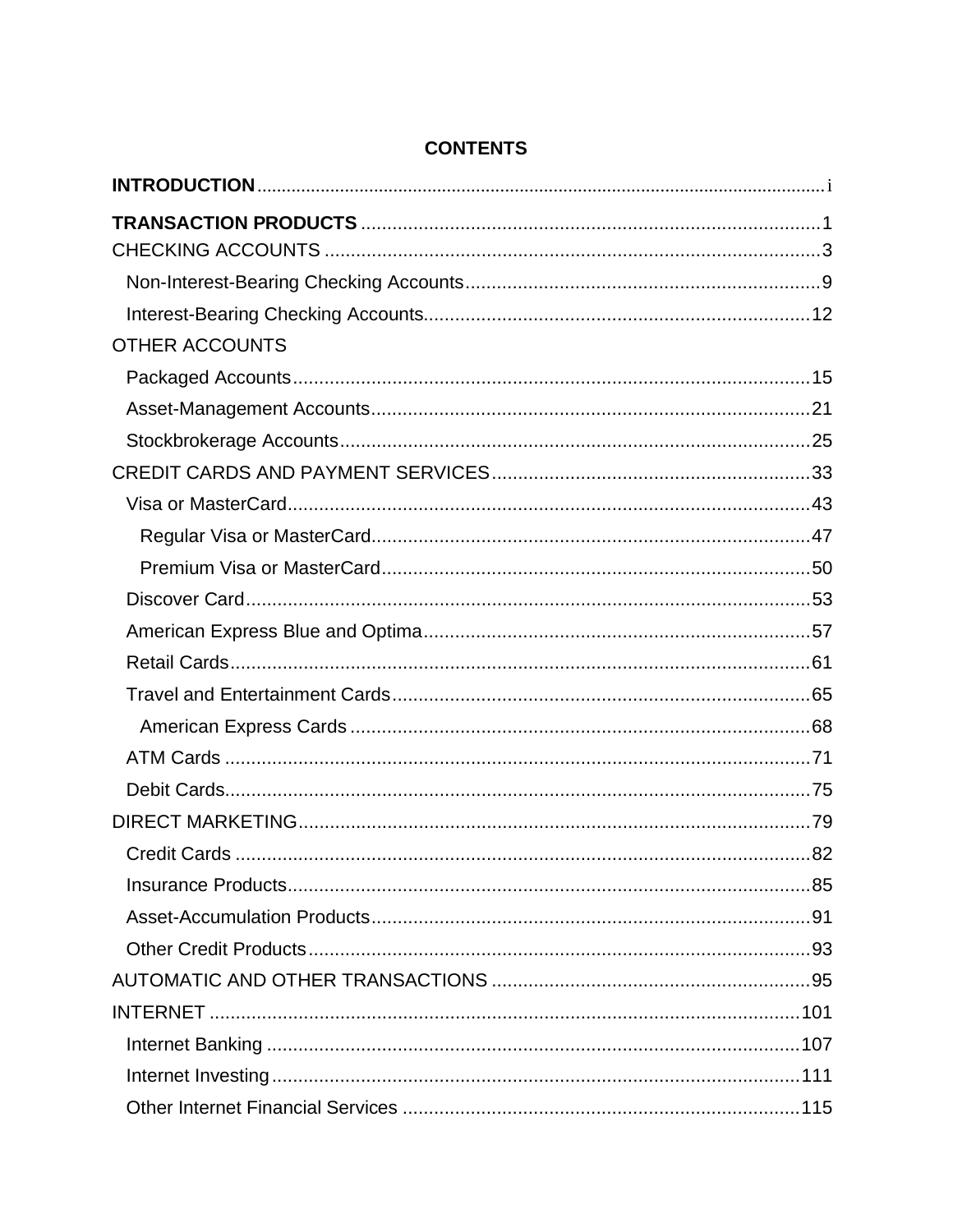| Individual Retirement Accounts and Simplified Employee Pensions 205 |  |
|---------------------------------------------------------------------|--|
|                                                                     |  |
|                                                                     |  |
|                                                                     |  |
|                                                                     |  |
| <b>ILLIQUID ASSETS</b>                                              |  |
|                                                                     |  |
|                                                                     |  |
|                                                                     |  |
|                                                                     |  |
|                                                                     |  |
|                                                                     |  |
|                                                                     |  |
|                                                                     |  |
|                                                                     |  |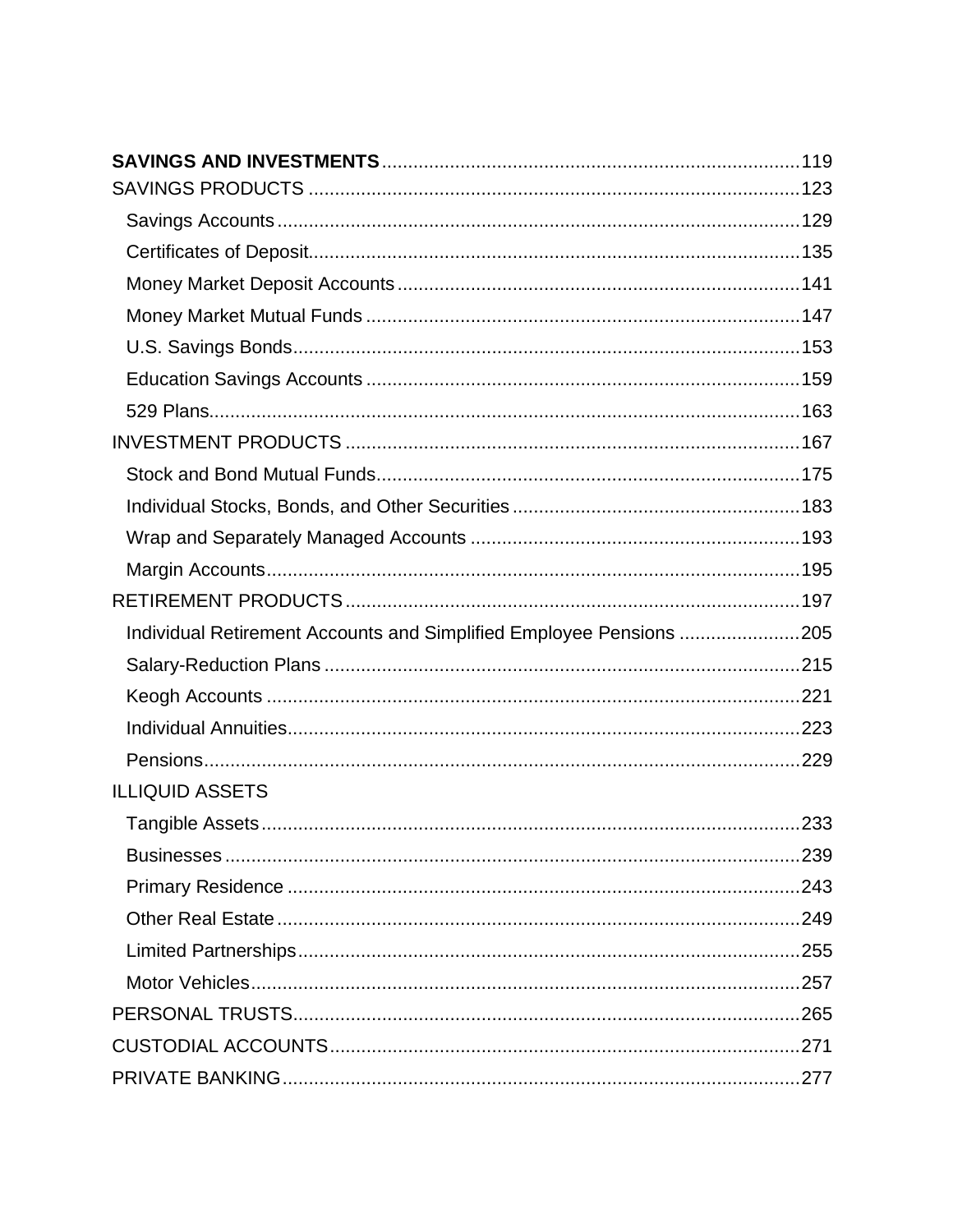| Homeowner's, Renter's, and Other Real Estate Insurance 373   |  |
|--------------------------------------------------------------|--|
|                                                              |  |
|                                                              |  |
|                                                              |  |
|                                                              |  |
|                                                              |  |
|                                                              |  |
|                                                              |  |
| Universal, Variable, or Interest-Sensitive Life Insurance421 |  |
|                                                              |  |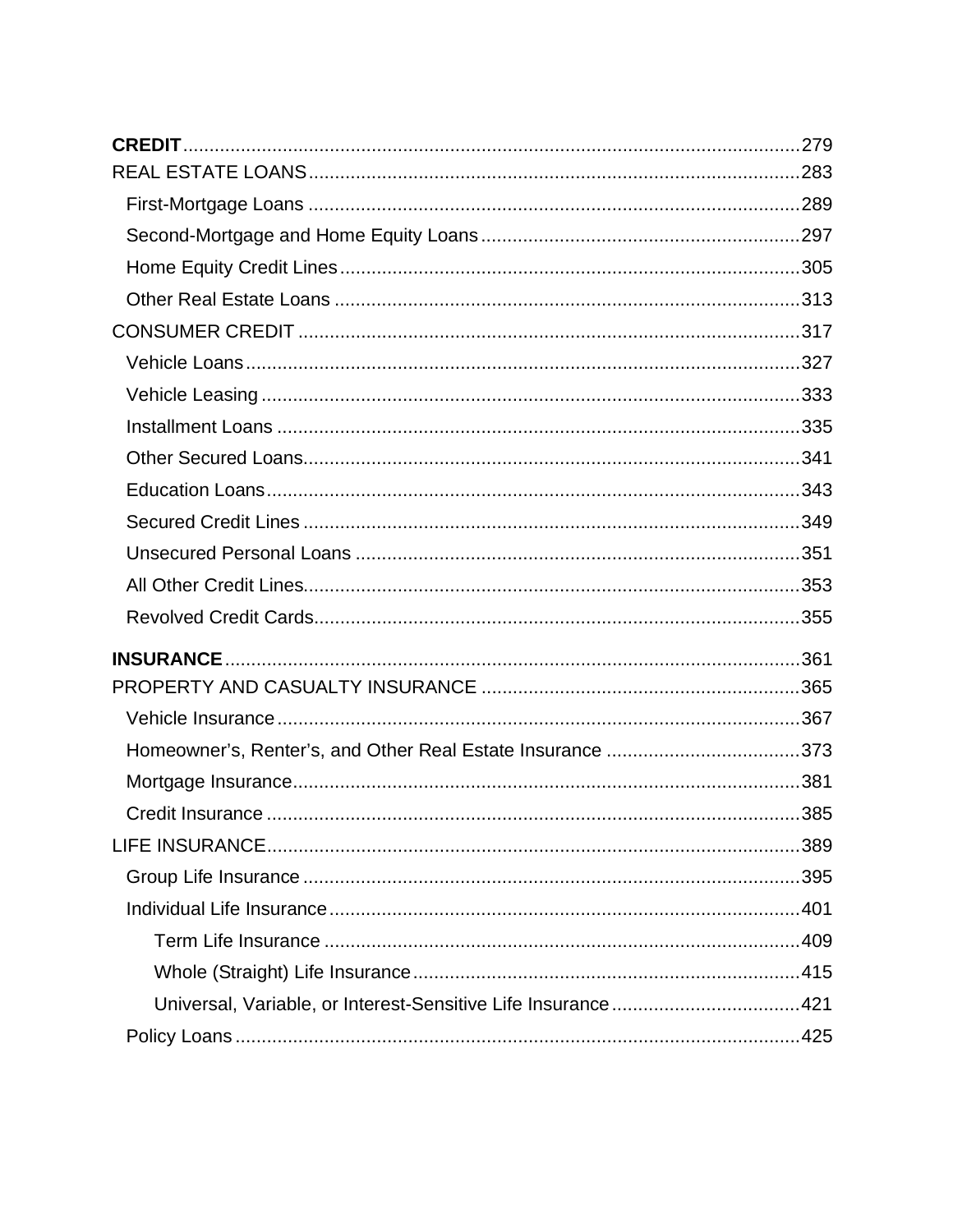|   | HEALTH AND DISABILITY INSURANCE                      |  |
|---|------------------------------------------------------|--|
|   |                                                      |  |
|   |                                                      |  |
|   |                                                      |  |
|   |                                                      |  |
|   | <b>OTHER INSURANCE</b>                               |  |
|   |                                                      |  |
|   |                                                      |  |
|   |                                                      |  |
|   |                                                      |  |
|   |                                                      |  |
|   |                                                      |  |
|   |                                                      |  |
|   |                                                      |  |
|   |                                                      |  |
|   |                                                      |  |
|   |                                                      |  |
|   |                                                      |  |
|   |                                                      |  |
|   | <b>APPENDIXES</b>                                    |  |
|   |                                                      |  |
|   |                                                      |  |
|   |                                                      |  |
| D |                                                      |  |
|   | ALPHABETICAL INDEX-TABLE LOCATOR FOR CROSSTABULATION |  |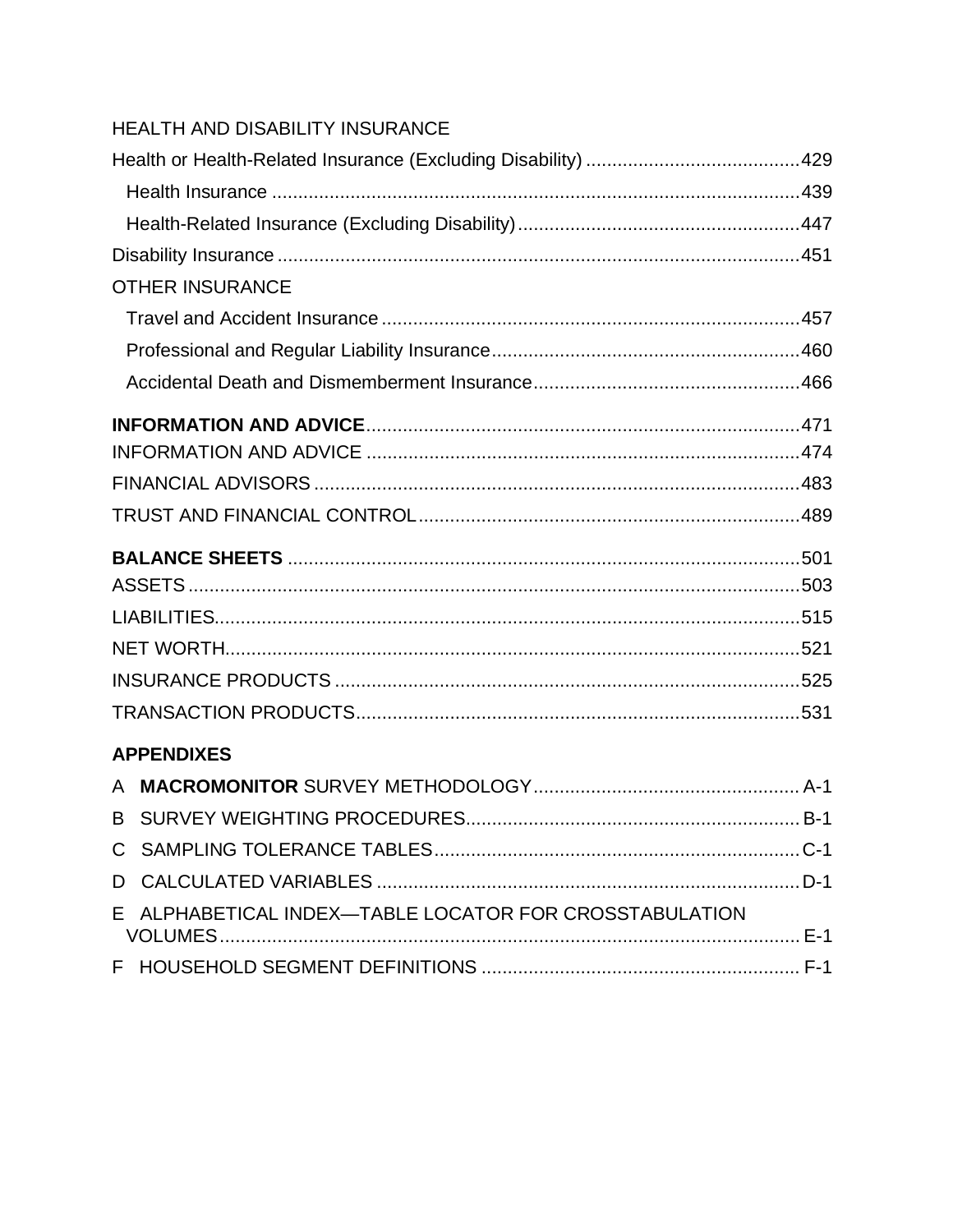# **Contacts for more information:**

|                | Telephone       | Fax             | E-mail                |
|----------------|-----------------|-----------------|-----------------------|
| Larry Cohen    | +1 609 734 2048 | +1 609 734 2094 | Icohen@sric-bi.com    |
| Jonathan Gray  | +1 609 734 2218 | +1 609 734 2094 | jgray@sric-bi.com     |
| Pam Shaw       | +1 250 483 1241 | +1 250 758 3974 | pshaw@sric-bi.com     |
| Kathryn Spring | +1 813 236 8720 | +1 813 238 7434 | kspring@sric-bi.com   |
| Chris Taylor   | +1 609 720 4808 | +1 609 734 2094 | ctaylor@sric-bi.com   |
| Maria Woodward | +1 703 255 0685 | +1 208 978 3877 | mwoodward@sric-bi.com |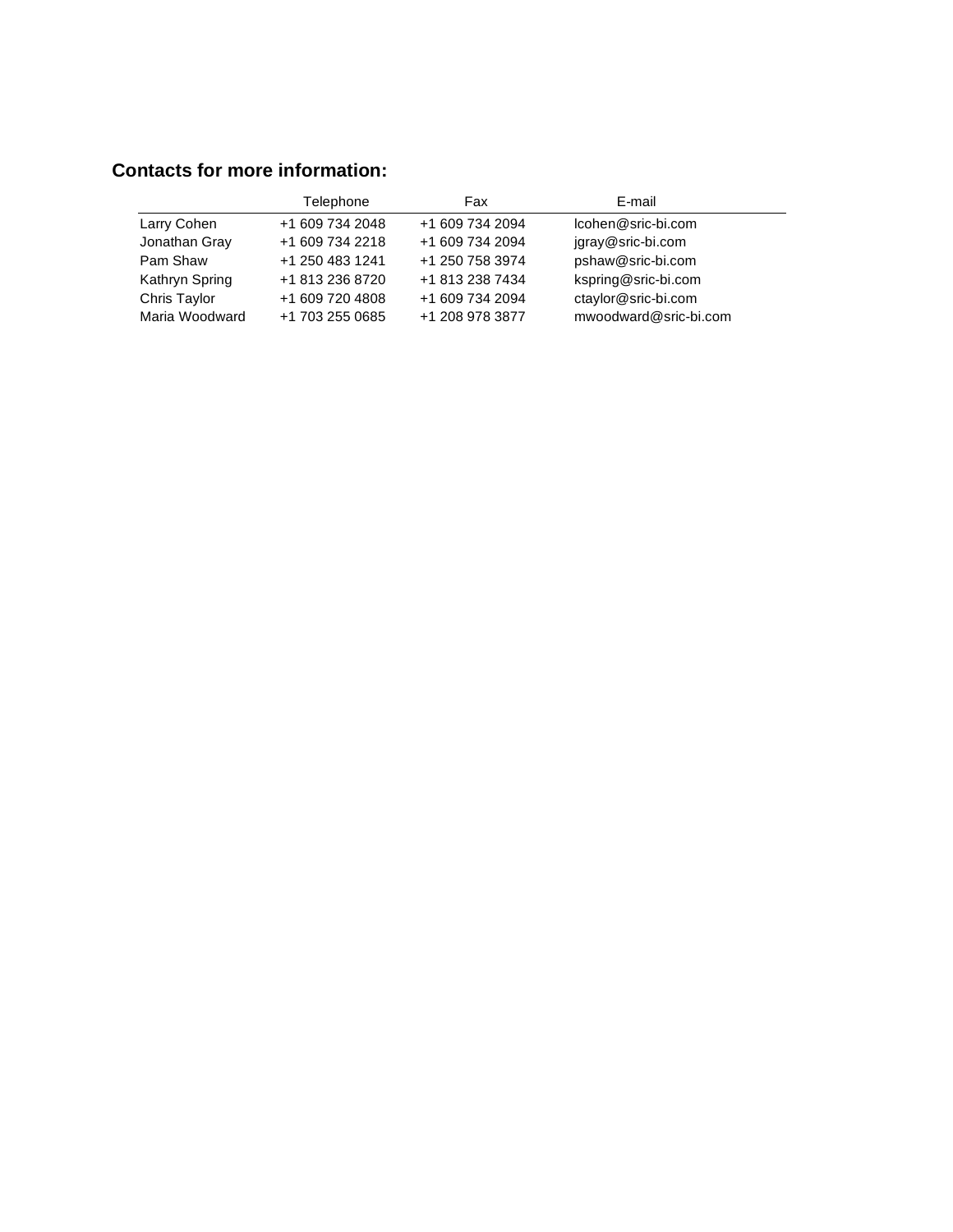## **INTRODUCTION**

The Consumer Financial Decisions (CFD) group's Products and Services Analysis Volume for the **2004–05 MacroMonitor** program covers the full range of retail and institutional household financial products and services. The five major sections correspond to the five basic financial needs: transactions, savings and investments, credit, protection, and information and advice. Each section presents information about products and services that serve one of those basic financial needs. The product subsections provide key product statistics, executive summaries, and analyses of survey results using CFD's proprietary Age Cohort, Socioeconomic Level, and Life Stage segmentation schemes (see Appendix F for segment definitions). We also include a Balance Sheets section summarizing, among other elements, U.S. households' assets, liabilities, and net worth. Where comparable, we include data from the **2000–01** and **2002–03 MacroMonitor**s. The abbreviation *n.a.* indicates that we did not ask the item.

# **OVERALL TRENDS**

For the first time since the **MacroMonitor** program began in 1978, the **2004–05 MacroMonitor** data show significant shifts in almost every area of financial services. After a decade of riding a financial roller coaster—careening upward in the go-go economy of the 1990s, falling steeply when the market bubble burst, and now lurching uncertainly in a so-so economy beset by major corporate malfeasance—U.S. households now appear to be making some radical changes. They are changing the level of their exposure not only in the financial markets but also in their use of financial intermediaries and how they access financial services. Are these changes simply a temporary pause in consumer financial behavior or do these changes usher in the beginning of an entirely different way in which consumers meet their financial needs?

The following summary findings highlight the major changes in consumer use of various financial products and services:

- *Transactions*. Use of the Internet and debit cards for financial transactions is increasing; ATM transaction activity and ownership of credit cards show signs of decline.
- *Savings and investments*. Market penetration of most savings and investment products outside retirement accounts has decreased; U.S. households show lower tolerance for risk in the financial markets.
- *Credit*. Overall incidences of having various types of credit products remain steady, but debt balances among households with debt have increased considerably, even among Retired households.
- *Insurance*. Life and property and casualty insurance data remain stable, but health-insurance coverage has significantly declined for most household segments.
- *Information and advice*. Consumers show a conflicting pattern of increased need and desire to obtain help from financial professionals and a decrease in actual use of financial advisors. Consumers' interest in financial topics and their use of various sources of financial information also fell.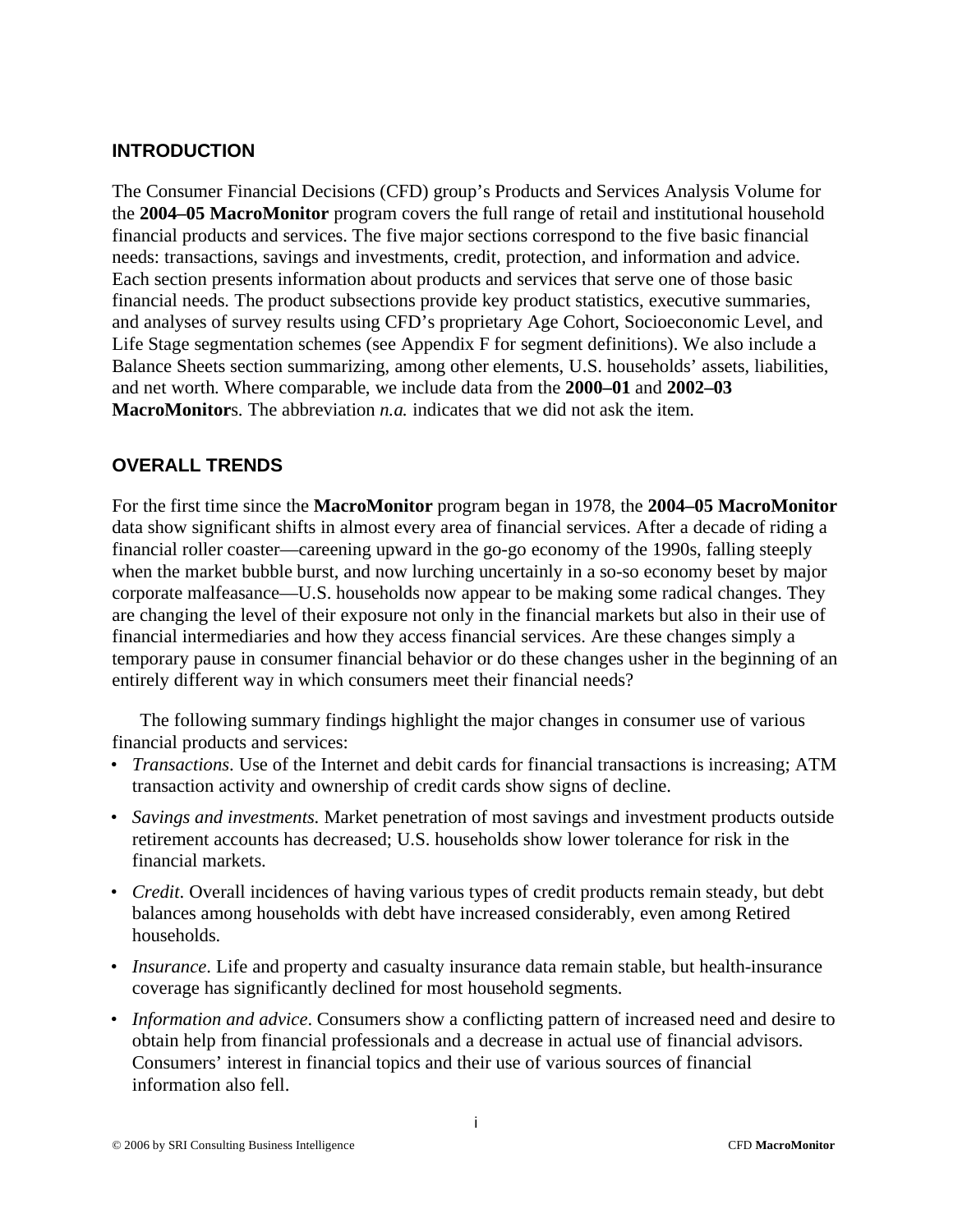• *Balance Sheets*. The 2000–04 period shows a lack of growth in overall households' financial status. Median total assets stalled at \$139,000 in 2004 (compared with \$141,000 in 2002). Median total financial assets declined by 7% to \$25,000. Despite rising real estate values, U.S households' net worth still fell, from a median of \$85,000 two years ago to the current median of \$81,000.

Rising interest rates, increasing energy prices, and the potential for a real estate marketbubble burst portend difficult times ahead for highly leveraged households. Adding to this environment is the marked change in consumers' level of trust in financial institutions and professionals in the aftermath of recent major financial scandals. Financial institutions thus face a couple of challenges in the coming years: how to meet the financial needs of U.S. households faced with a weakened balance sheet and how to deliver appropriate financial products and services in line with the major shifts in consumer preferences at a time when consumers are especially wary of the trustworthiness of financial institutions and professionals.

# **TRANSACTIONS**

Consumers continue to move away from cash and toward other financial media to meet their transaction needs. More households are enrolling in automatic payment services and using debit cards. At the same time, market penetration of credit cards shows initial signs of decline, although frequency of use among credit-card owners continues to increase.

The majority of households (57%) now own debit cards, compared with 45% in 2000. The increased market penetration of debit cards, however, appears to be occurring at the expense of ATM cards. ATM cards continue to lose market share, down to 38% in 2004, compared to 47% in 2000 and 50% in 1998. The credit-card market, meanwhile, is showing signs of maturity. The incidence of having any type of credit card among all U.S. households has declined to 75% in 2004, from 80% in 2002 and 2000.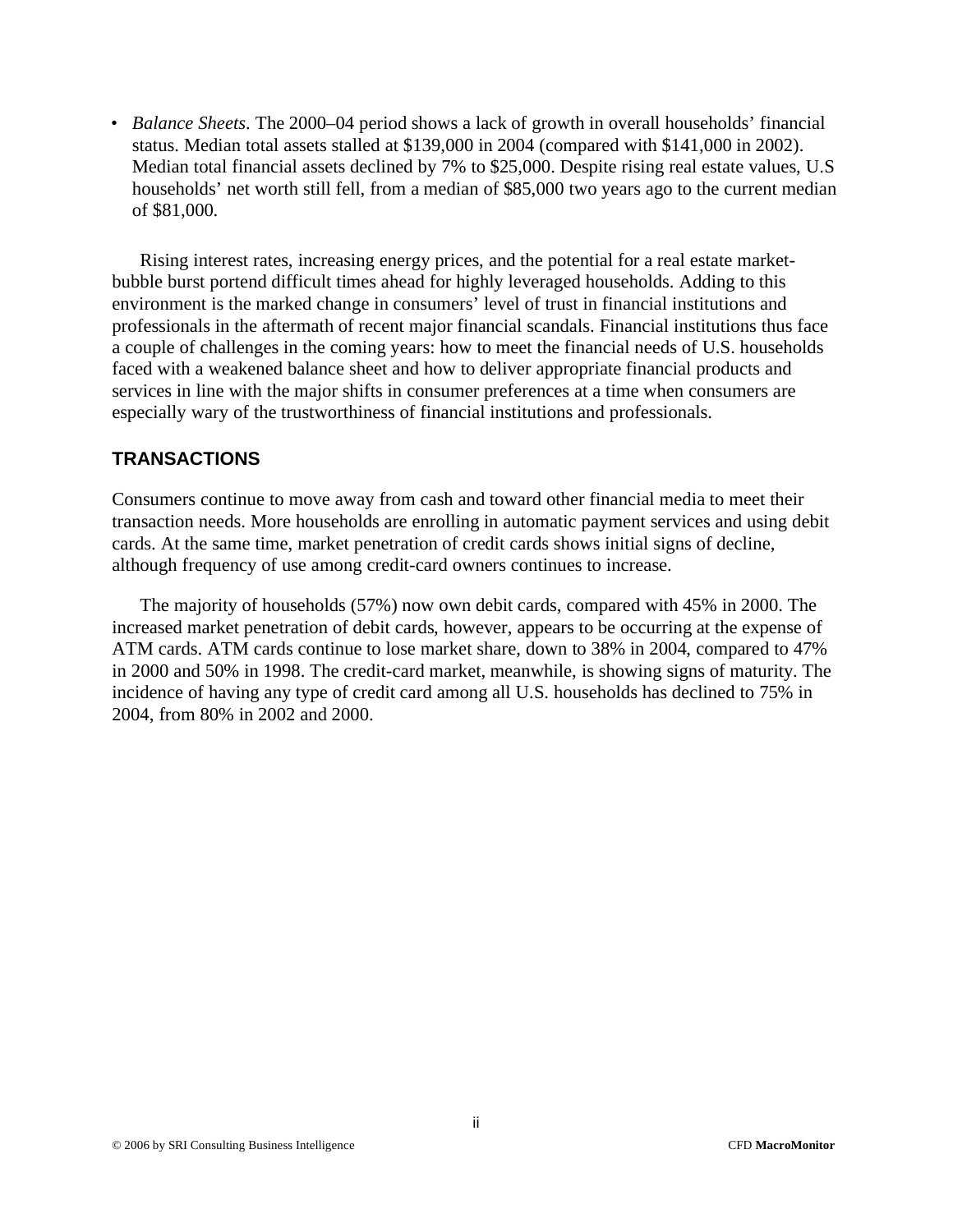

Base: All U.S. Households

Visa and MasterCard continue to hold the lion's share of the credit-card business, with an incidence of 60% and 45%, respectively, among all U.S. households. Ownership of regular Visa or MasterCard credit cards continues to decline, with less than half of all U.S. households (47%) now having this type of card. The incidence of owning Visa/MasterCard Premium cards remained level between 2002 (48%) and 2004 (50%), but still up from 44% in 2000. Growth primarily comes from the Platinum and Titanium cards. Although these cards' market share declined slightly (by three percentage points) in the past two years, Visa/MasterCard Titanium and Platinum cards have experienced a steep growth curve, jumping from 17% in 1998 to the current 37% incidence. Gold cards, meanwhile, continue to show decline in market penetration, falling from a high of 32% in 1996 to the current 23% incidence.

The incidence for owning a Discover card remained virtually unchanged since 2000: 22% in 2004. American Express (Blue/Optima) continues to increase its share of the credit-card market, albeit at a relatively small incidence of 9% in 2004. Because banks issuing cards through Visa and MasterCard are no longer prohibited from teaming up with any other network—such as with American Express or Discover—consumers now have even more choices of plastic, making the credit-card market ever more fiercely competitive.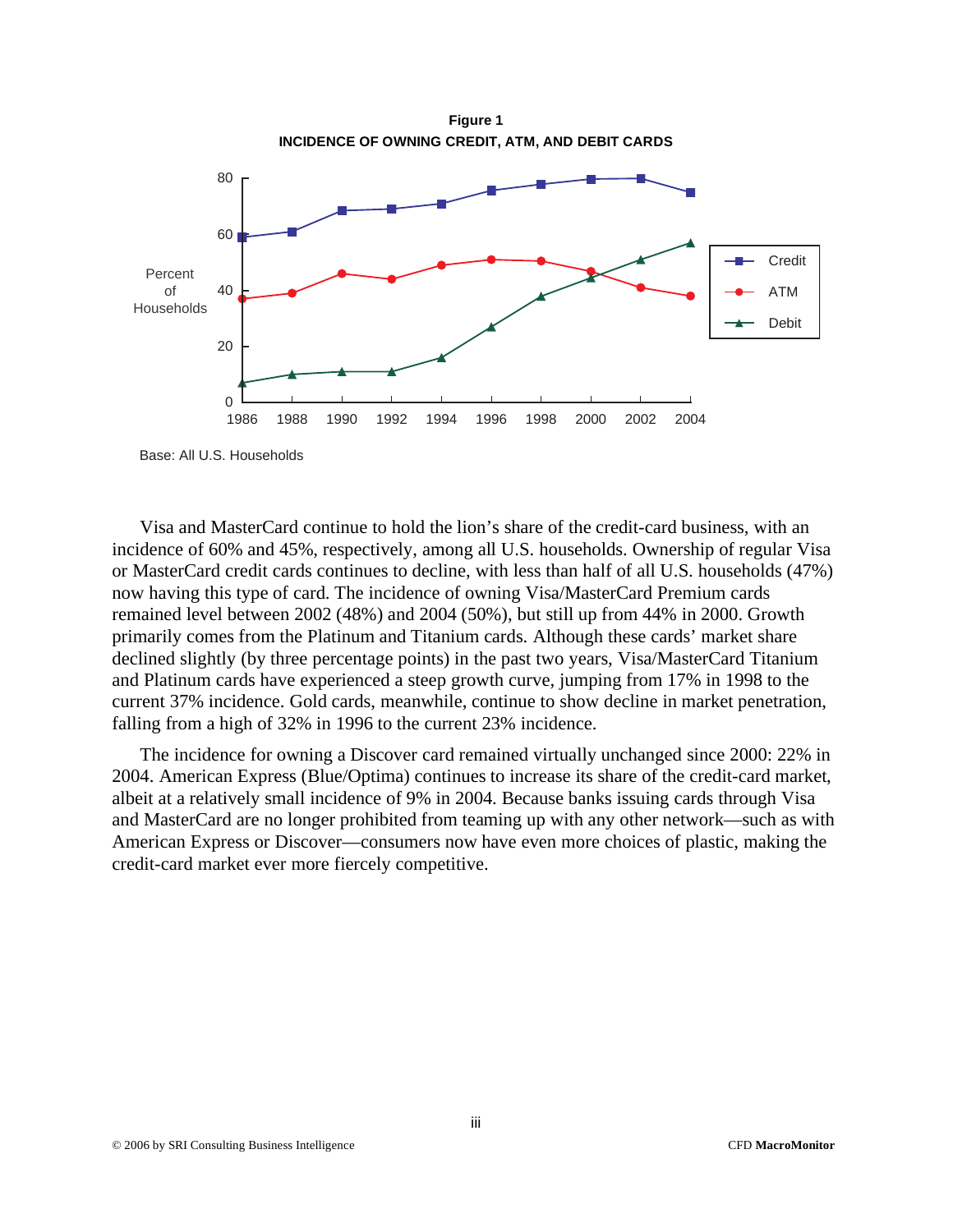

Base: All U.S. Households

Use of online financial services continues to grow, although the growth curve appears to be leveling off. Online banking is currently serving as the engine of growth because the current lackluster returns in the investing arena have dampened household enthusiasm for online investing. Among households with Internet access, about six in ten now conduct some banking online, compared with 48% in 2002, an increase of 23% in the two-year period. The incidence for online investing, in contrast, remained unchanged during this same period: 36%. Use of other financial online services, such as for obtaining loans and insurance or filing taxes, increased by 18%, from 44% in 2002 to 52% in 2004. Expanding availability of online financial services has made the Internet an expected delivery medium rather than a special option.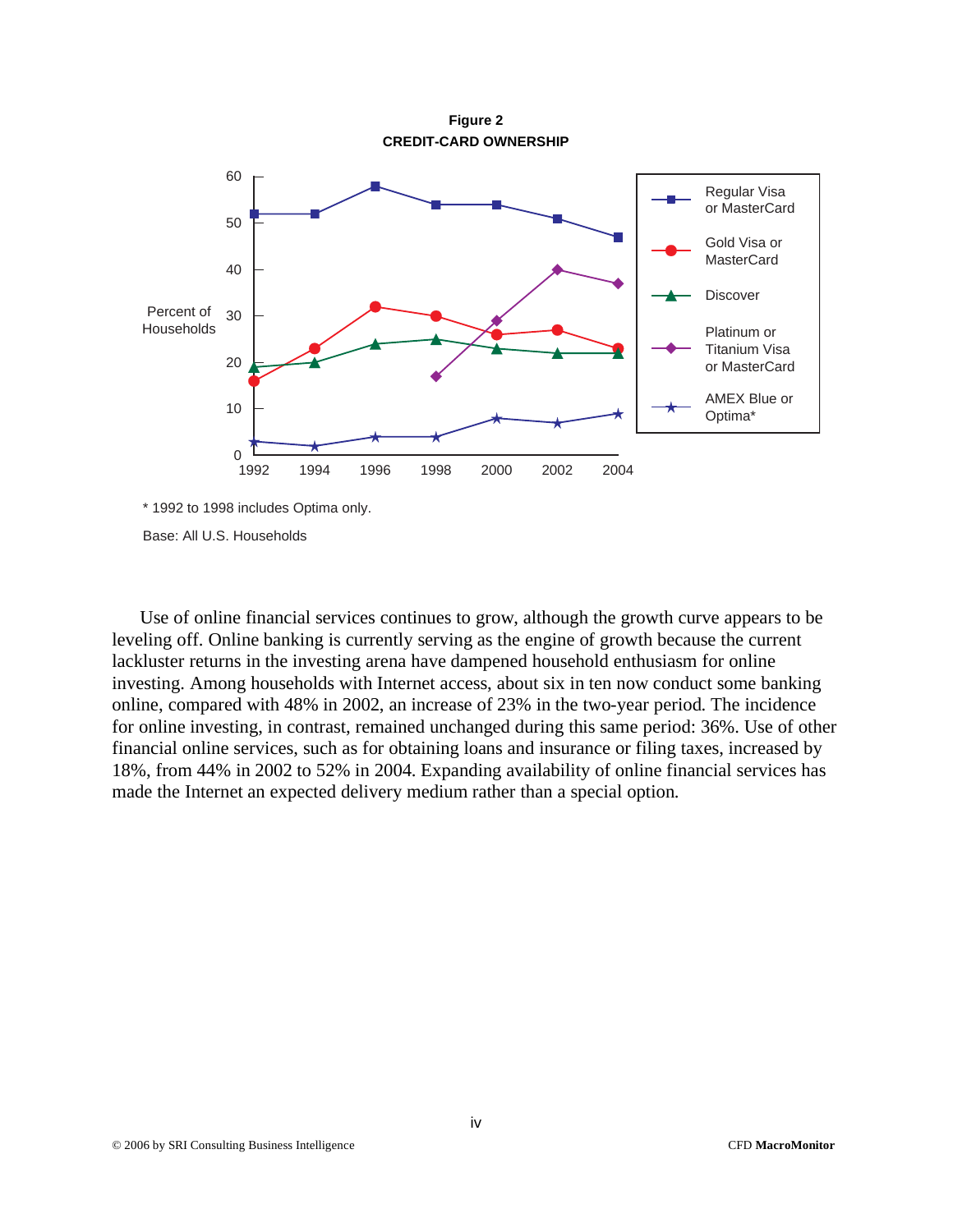**Figure 3 INCIDENCE OF USING ONLINE FINANCIAL SERVICES** 



Base: Have Internet Access

Note: 2004 and 2002 data include access to the Internet via any electronic device from any location; 2000 data are limited to Internet access using a computer at home.

#### **SAVINGS AND INVESTMENTS**

U.S. households appear to be pulling back from owning various savings and investment products. The low returns earned on CDs have resulted in the incidence for this product falling to 16% of all U.S. households in 2004, from about 20% in the previous three survey years. Savings bonds remain flat at 20% incidence. Money market mutual funds also experienced a threepercentage-point decline to 10% in 2004. Stock and bond mutual fund ownership sharply declined, from a high of 28% in 2002 to 23% in 2004. The incidence of owning publicly traded stocks similarly experienced a decline, from 18% in 2002 to 15% in 2004. Bonds remained level at a low 3% incidence of all U.S. households.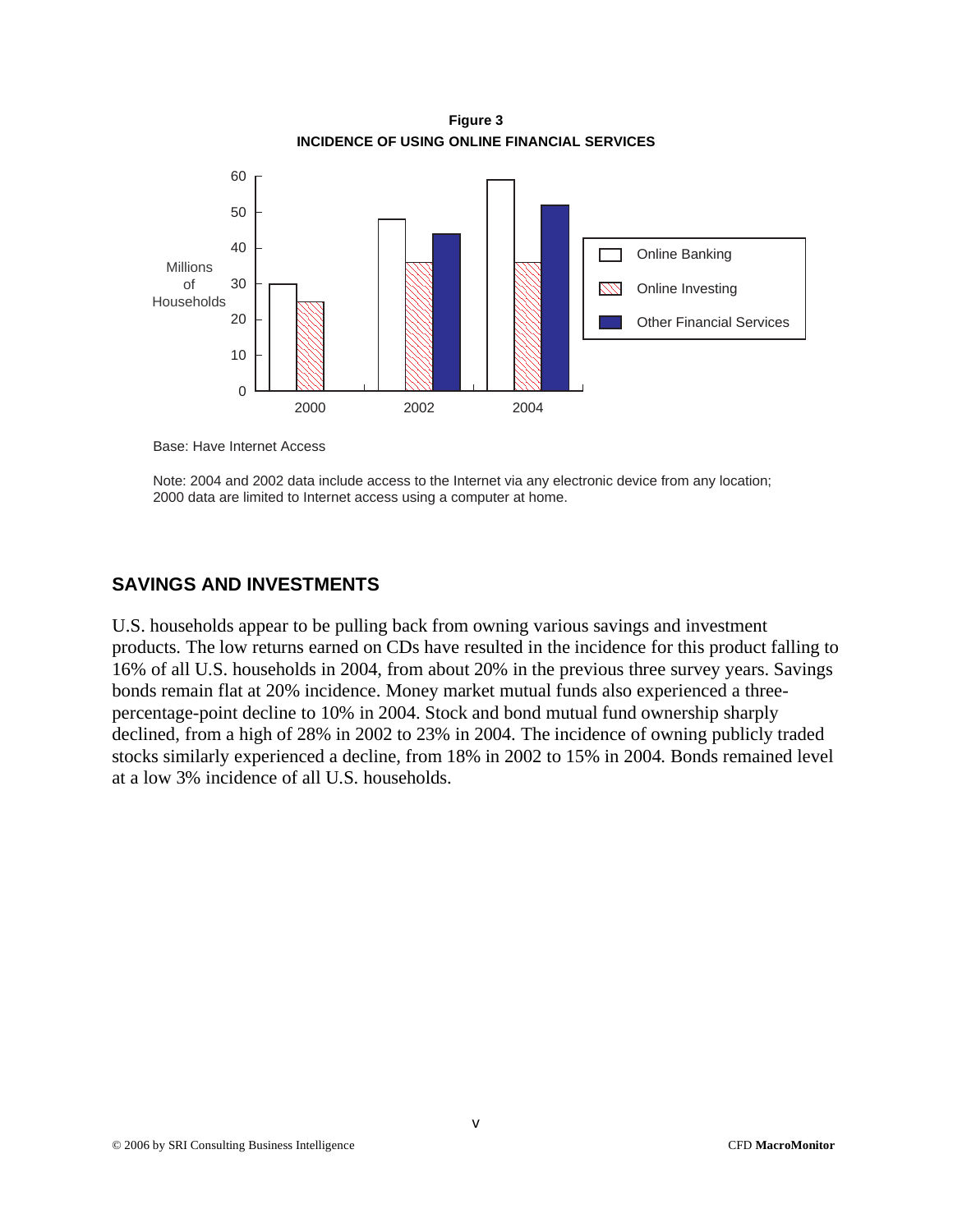

The overall incidence of retirement accounts (excluding pension plans) remained unchanged at 58% of all U.S. households. No significant movements occurred between 2002 and 2004 with regard to ownership of IRAs/SEPs, salary-reduction plans (401k, 403b, or 457), or Keoghs. Incidence of owning individual annuities, however, is steadily increasing, albeit at a relatively low incidence: 10% of U.S. households own this product in 2004, compared to 8% in 2002 and 6% in 2000.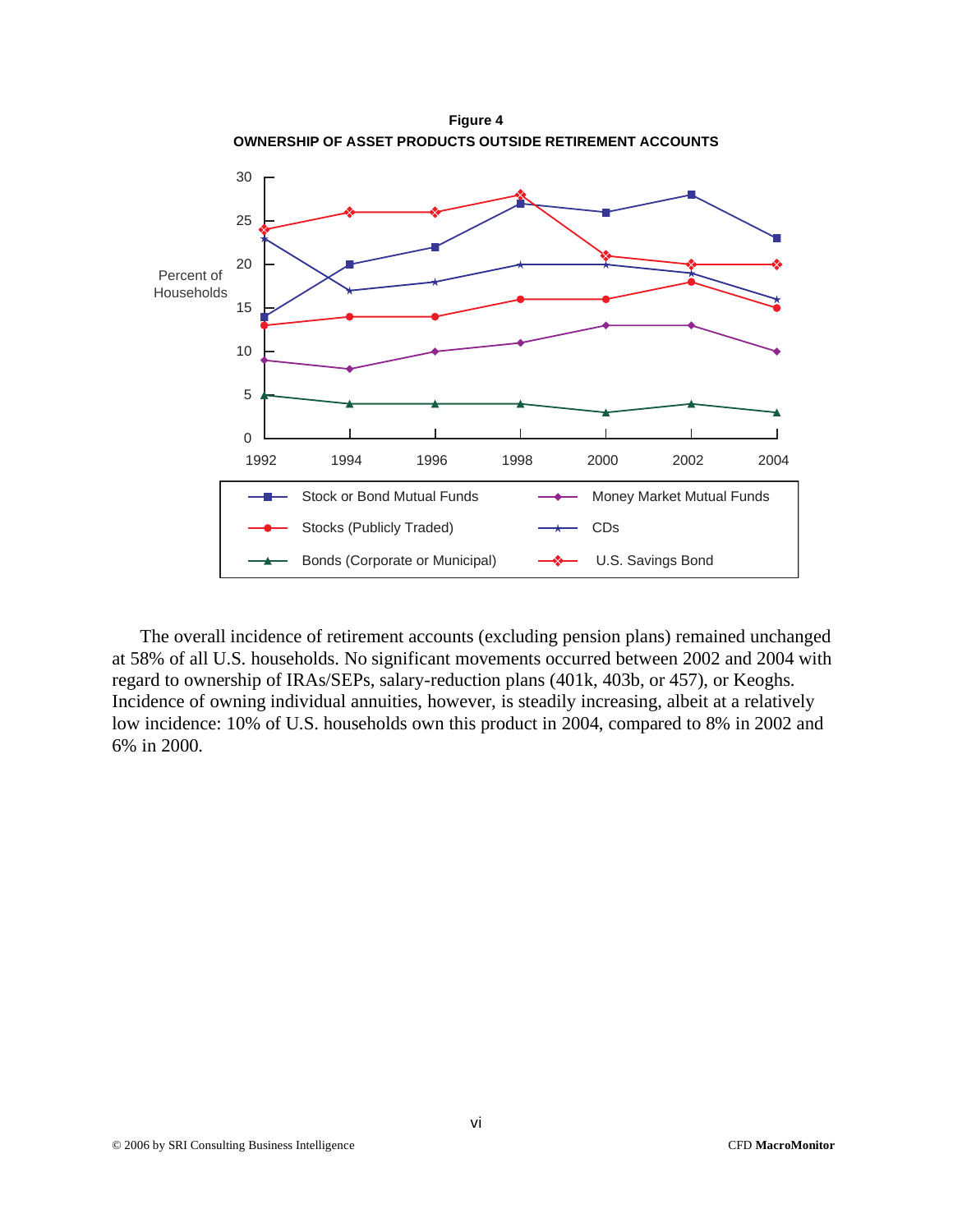

Base: All U.S. Households

# **CREDIT**

Incidences of households with outstanding debt on their primary home, vehicles, and other types of consumer loans remained steady in the past two years. But median balances outstanding have increased considerably. Spurred by low-interest-rate financing and other innovative mortgage products, the median amount owed on all loans on primary residences increased by 18%—from \$74,000 in 2002 to \$87,000 in 2004. Median balances on first-mortgage loans and home equity credit lines reflect this overall increase in amounts owed. Homeowners have a first-mortgage median balance of \$86,000 in 2004, up by 16% from two years ago; homeowners with a home equity credit line saw their median balance increase by 19% during this same period, from \$16,000 to \$19,000. The median balance for second mortgages or home equity loans, however, fell by 10% to \$18,000 in 2004.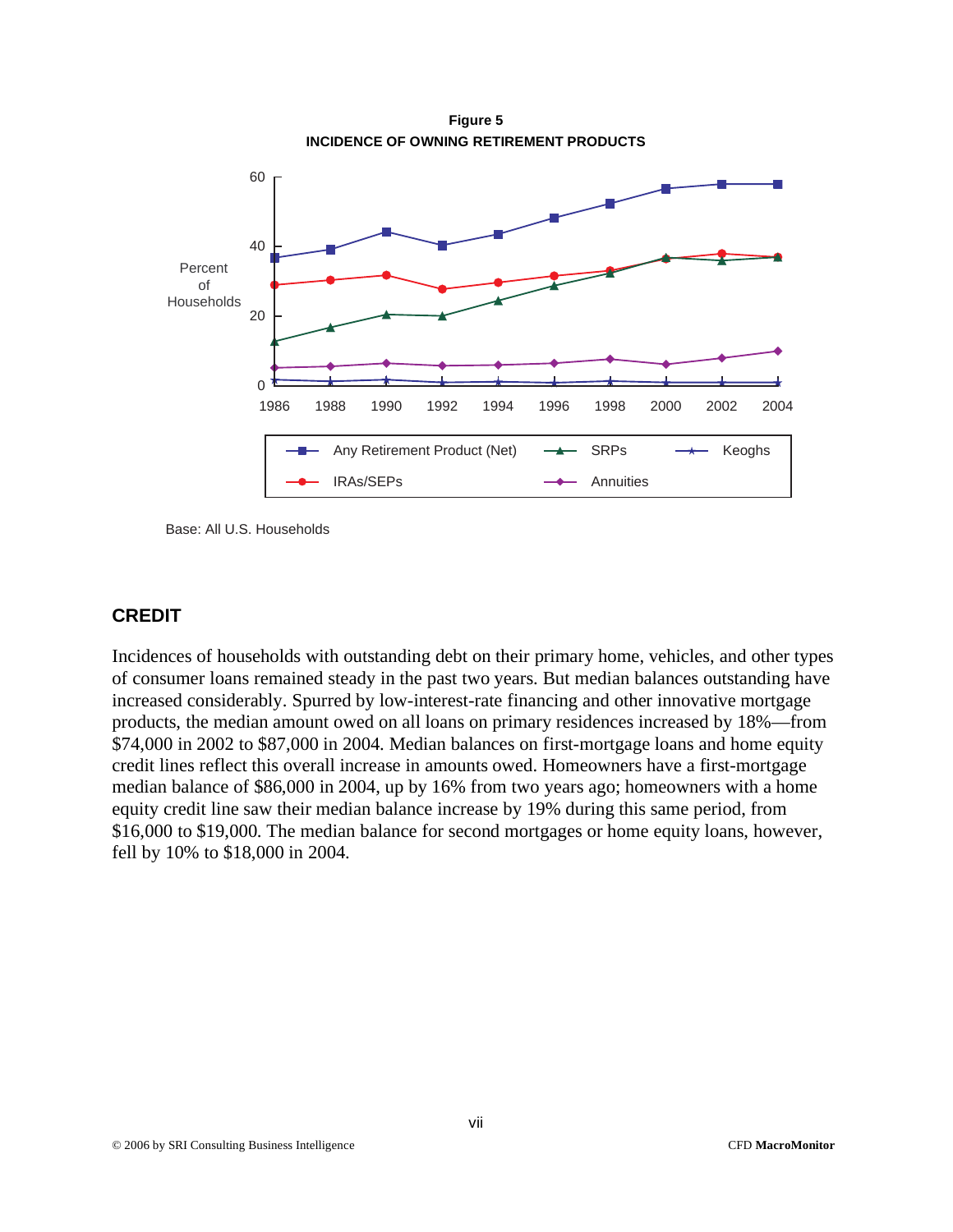**Figure 6 INCIDENCES OF OWNING CREDIT PRODUCTS** 



Bases: Mortgage Products: Homeowners; Vehicle Loans: Vehicle Owners; Consumer Loans: All U.S. Households; Revolved Credit-Card Balances: Credit-Card Owners



**Figure 7 MEDIAN BALANCE OWED ON VARIOUS CREDIT PRODUCTS** 

\* Own primary residence.

Base: Households That Own Product and Have Outstanding Debt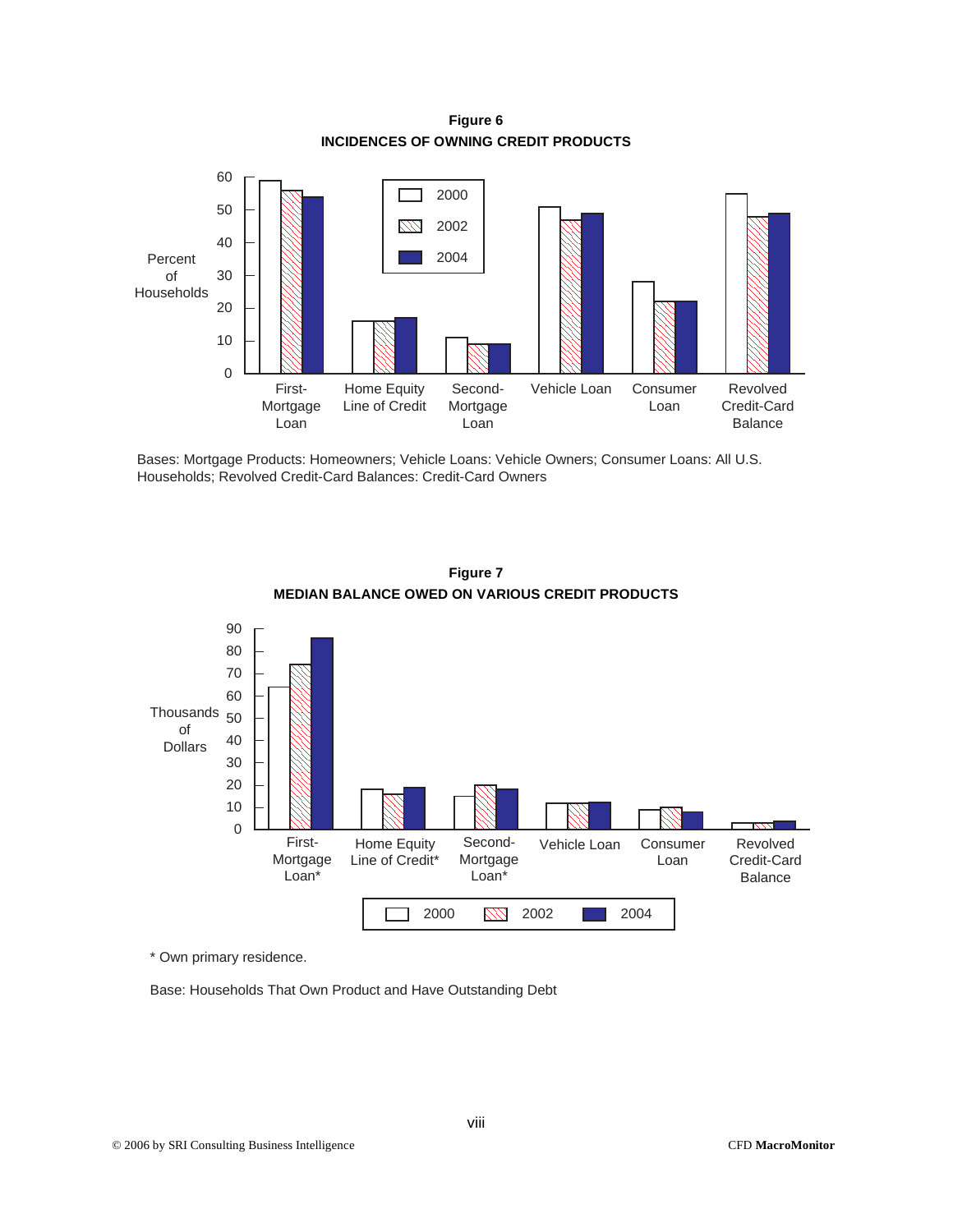#### **PROTECTION**

Although the number of households with property and casualty insurance has been creeping up (from 104 million households in 2000 to about 109 million households in 2004), the level of market penetration has remained stable in the past four survey waves (90% in 2004). Almost eight in ten U.S. households have vehicle insurance, and more than six in ten have homeowner's insurance. Fewer than one in ten have credit life (8%), renter's (8%) or mortgage life (6%) insurance.



Base: All U.S. Households

The life insurance incidence overall has eroded since 1990 when 80% of all U.S. households carried life insurance coverage. But in the past decade, market penetration has remained relatively stable, with about seven in ten U.S. households owning some type of life insurance. The incidences of having group or individual coverage are about the same: 45% and 46%, respectively, in 2004. As in past survey waves, a slightly higher proportion of households have whole life compared to term (26% and 21%, respectively, in 2004). Just 5% of all U.S. households have universal life coverage in 2004, the same as in 2002.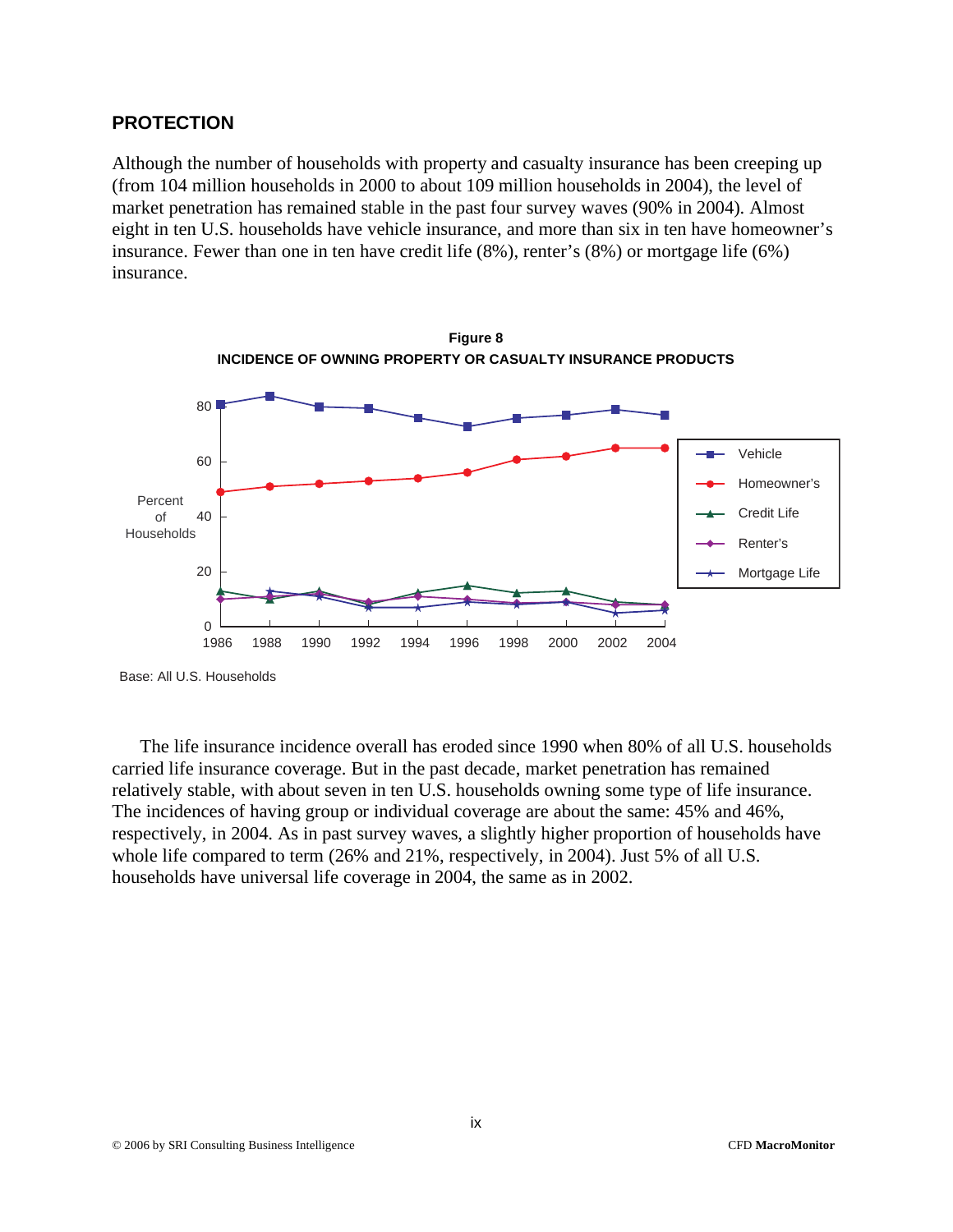**Figure 9 INCIDENCE OF OWNING LIFE INSURANCE PRODUCTS** 



Unlike the stability in the property and casualty and life insurance areas, the incidence of all U.S. households having any type of health or health-related insurance has significantly declined in the past two years, from 84% in 2002 to 71% in 2004. Fewer than six in ten households (57%) now have group health insurance, compared with 64% in 2002. The incidence of households having individual health coverage is down to 14% of all U.S. households, from 20% in 2000. Disability and long-term–care insurance similarly show declining trends (although use caution in interpreting actual data because of changes in the position and wording of the questions in 2004 compared to questions in previous years).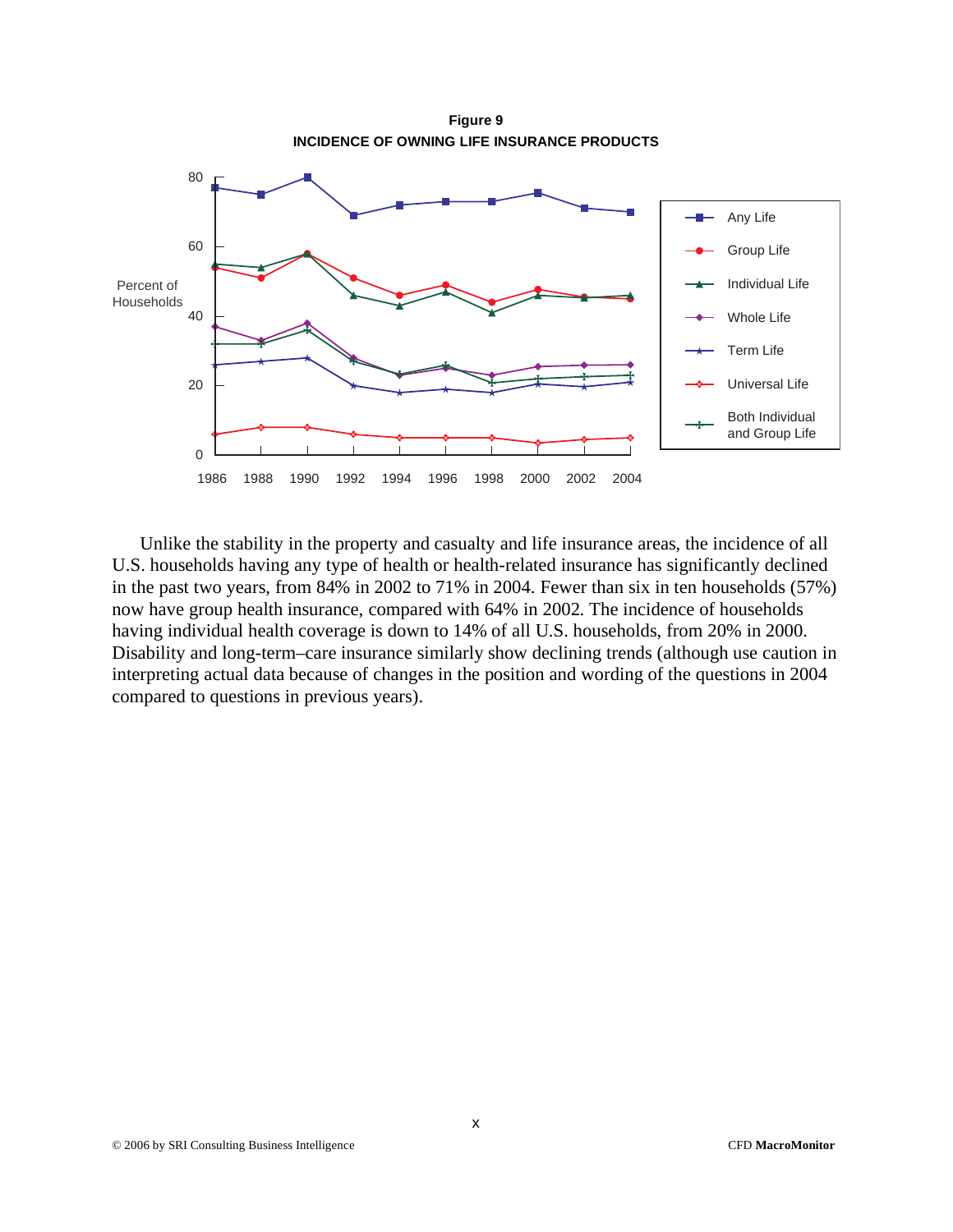**Figure 10 INCIDENCES OF HEALTH AND HEALTH-RELATED INSURANCE** 



Base: All U.S. Households

#### **INFORMATION AND ADVICE**

Given the complexity of financial products, the uncertainty of the financial markets, and the increasing time necessary to manage one's personal financial affairs, it is no surprise that the proportion of U.S. households that say they never seek financial advice has dramatically decreased in the past decade, from 51% in 1994 (57% in 1992) to less than one-fifth of all households (18%) in 2004. However, the percentage of households that report that they receive advice (always, sometimes, or rarely) before making major financial decisions has stalled between 2002 and 2004 after making solid gains in previous years. (See Figure 11 below.)

Adding to this conflicting pattern is the apparent decline in use of most financial intermediaries (see Table 1 below). Households that receive advice used a bank advisor more in the past two years (15%) than any other type of professional. However, the incidence of using a bank advisor has declined from 20% in 2000 and 17% in 2002. Use of a full-service stockbroker has also declined, from 16% to 11% during the 2000–04 period. Similarly, use of an independent financial planner or consultant fell from 17% in 2000 to 10% in 2004.

Reflecting this overall trend in decreased incidences of obtaining advice, fewer households obtained advice for virtually every type of advice in 2004. Likewise, consumers' use of various sources of financial information (books, magazines, newspapers, and so on) similarly declined. The growth in the overall incidences of households that hardly trust various financial institutions and intermediaries is partly explained by the conundrum among consumers that they need advice, yet are reluctant to take action. It is also attributable to the growing disengagement of consumers from their financial services. If they don't know what to do, and they don't know whom to trust, and it seems like everyone is telling them that they need to save more, invest more, and plan more—especially after the drubbing that most consumers took in the market in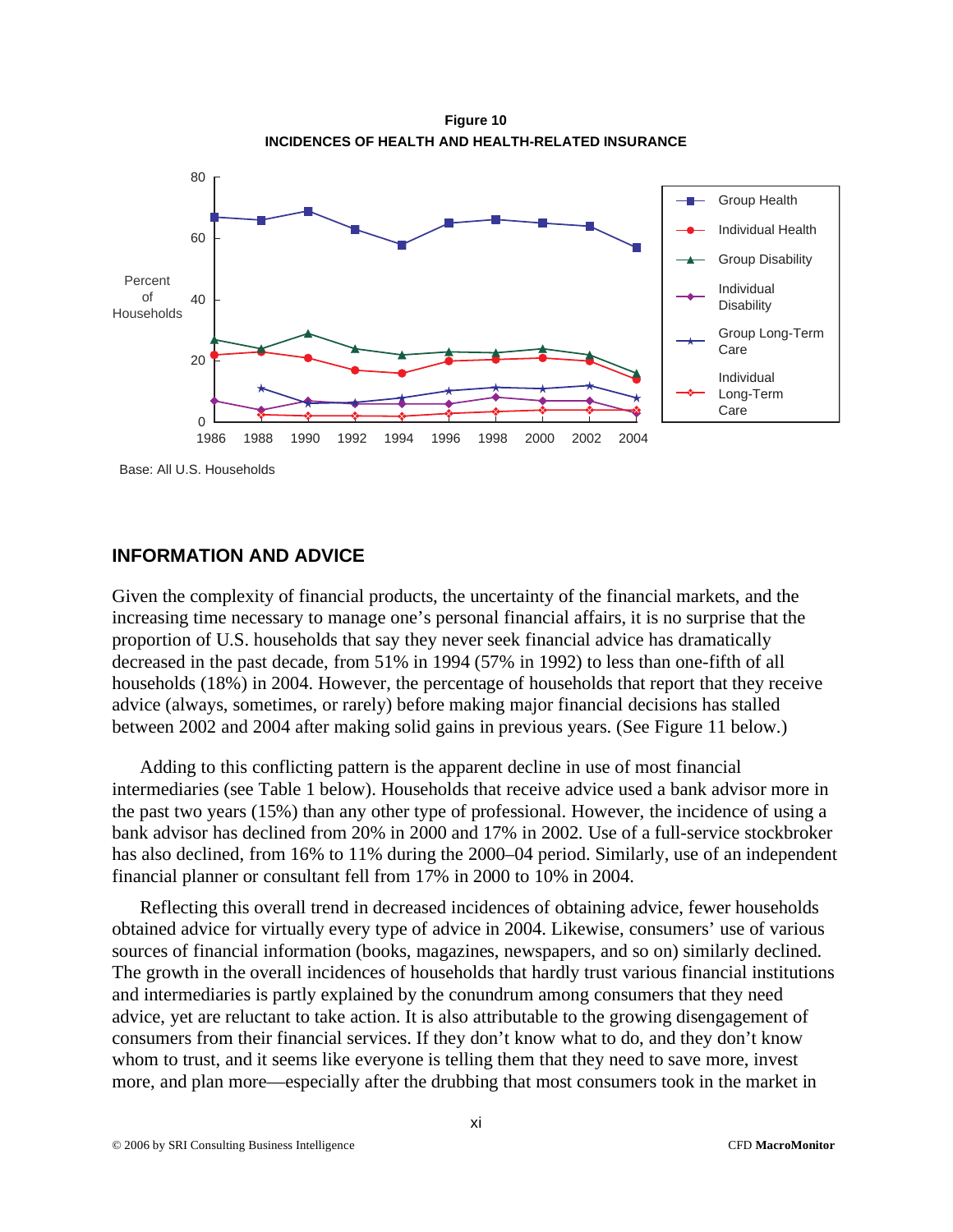2000 and the corporate malfeasance and global uncertainties—consumers may be choosing to do less or nothing because at least then they believe that they are not making their situation worse!



**Figure 11 INCIDENCE OF RECEIVING ADVICE BEFORE MAKING MAJOR FINANCIAL DECISIONS** 

\* Category not included in 1992 and 1994.

Base: All U.S Households

| Table 1                                                    |
|------------------------------------------------------------|
| INTERMEDIARIES USED AS FINANCIAL ADVISOR IN LAST TWO YEARS |
| (Percent of Households)                                    |

| <b>Intermediaries</b>                       | 2004 | 2002 | 2000 |
|---------------------------------------------|------|------|------|
| Bank or S&L officer or investment advisor   | 15   | 17   | 20   |
| Full-service stockbroker                    | 11   | 14   | 16   |
| Independent financial planner or consultant | 10   | 13   | 17   |
| Accountant or CPA                           | 13   | 12   | 11   |
| Lawyer                                      | 9    | 11   | 9    |
| Mutual fund company investment advisor      | 7    | 8    | 10   |
| Certified financial planner                 | 8    |      | n.a. |
| Insurance company agent                     | 7    | 8    |      |
| Independent insurance agent                 | 7    | 7    | 13   |
| Credit union officer/investment advisor     | 6    | 7    | 6    |
| Private banker/trust officer                | 4    | 4    | 2    |
| Discount stockbroker                        | 2    | 3    | 3    |

Base: Receive advice (always, sometimes, or rarely) before making major investment decisions.